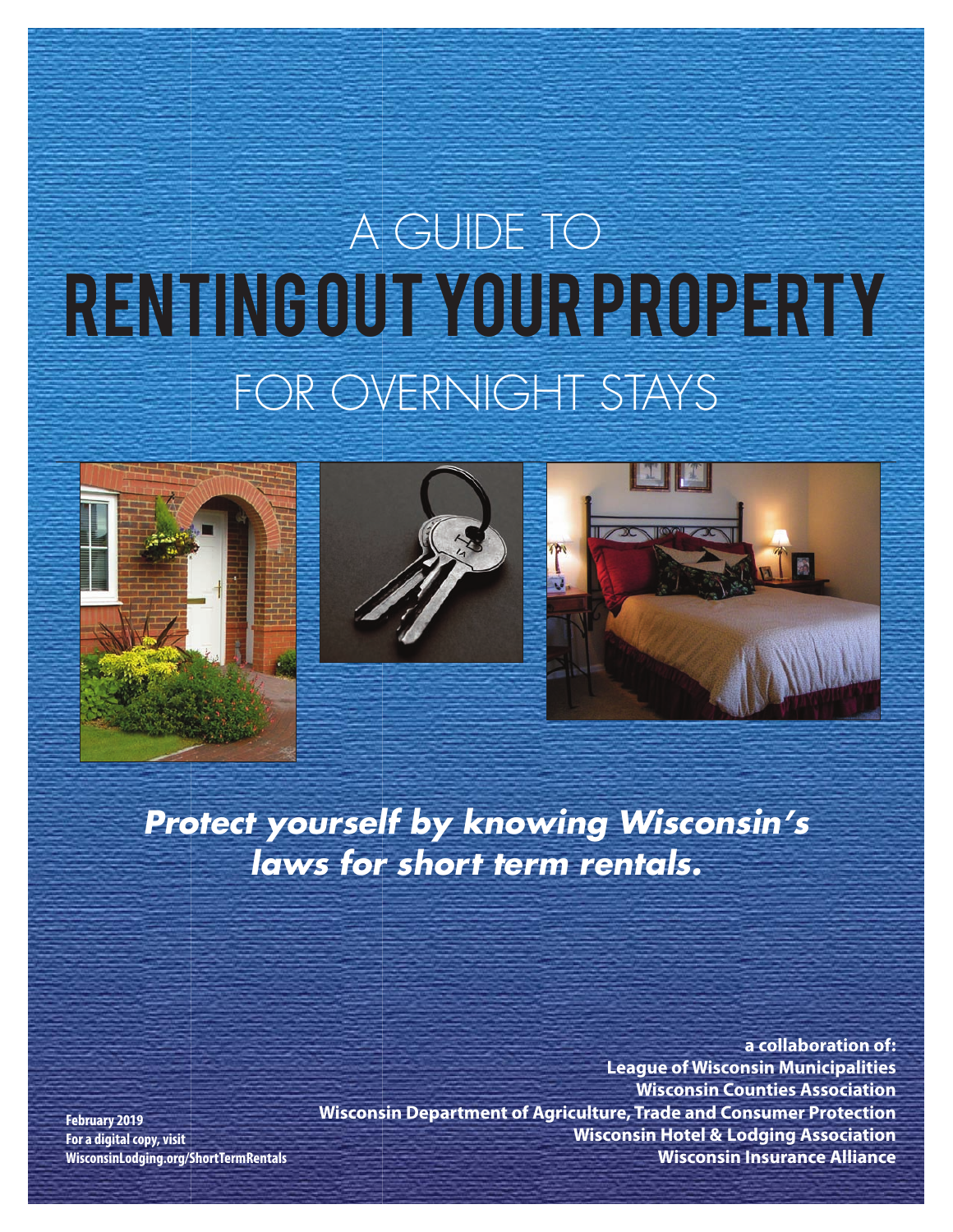# KNOWLEDGE IS THE KEY

Owners thinking of renting out a room, home, second home, investment property, cabin or basically any structure for overnight stays to the general public for a fee may not be aware of what they must do, by law, or what they may want to do to protect themselves, their property, and the guests paying to stay there. Each state is different in how such rentals are regulated, which makes it confusing for owners just wanting to start selling overnight stays at their property.

This guide offers the basics of what an owner needs to know before starting to rent out their property to the public, and the summaries are provided by a collaboration of experts in each facet of the rental operation, to ensure you know and can comply with various laws, and that you can take appropriate steps to avoid surprises for you or your guests that can have measurable safety or financial consequences. Each component provides references to further, more in depth information for you to explore. It is not intended as a comprehensive guide listing every consideration that may arise, but provides the highlights and entry level basics.

Every owner should review this guide when considering renting out their property for overnight stays, as knowledge is the key to protecting your investments.

### table of contents

Complying with Municipal Laws, Z by: League of Wisconsin Municipalities

Licensing for Public Lodging,  $3$ by: Wisconsin Department of Agriculture, Trade and Consumer Protection (DATCP)

Collecting & Remitting State, County and Local Taxes, 4

Property Risks, Liability & Obtaining Insurance Coverage, 4 by: Wisconsin Insurance Alliance

*This compilation was possible thanks to submissions by experts at the state DATCP agency, the Wisconsin Hotel & Lodging Association, the League of Wisconsin Municipalities, the Wisconsin Insurance Alliance, and the Wisconsin Counties Association. Additional components may be added as more information is contributed.* 

Compilation by: Trisha Pugal, CAE Wisconsin Hotel & Lodging Association [whla@wisconsinlodging.org](mailto:whla@wisconsinlodging.org)

*Updated February 2019*

### COMPLYING WITH MUNICIPAL LAWS

So, you have decided to become a short term rental landlord. All you need to do now is clean up the place, advertise and wait for the rental requests to roll in right?

Wrong.

Before you start to do any of those things, you must first make sure your short-term rental idea is legal in your community and what you need to do to keep it legal. This requires getting some answers to some critical questions:

- Do you have the right zoning for short-term rental?
- Does your community have a room tax ordinance?
- Are there different building code requirements for a property engaged in commercial activity in your community?

These are just a few questions that must be asked and answered before you start renting. In some smaller communities, one person at the village or city hall, might be able to answer all of the relevant questions. In others, you may have to talk to several different officials. However, in most communities whether large or small, the best place to start is with your city or village clerk. If you live in an unincorporated area, you should check with your county land use department.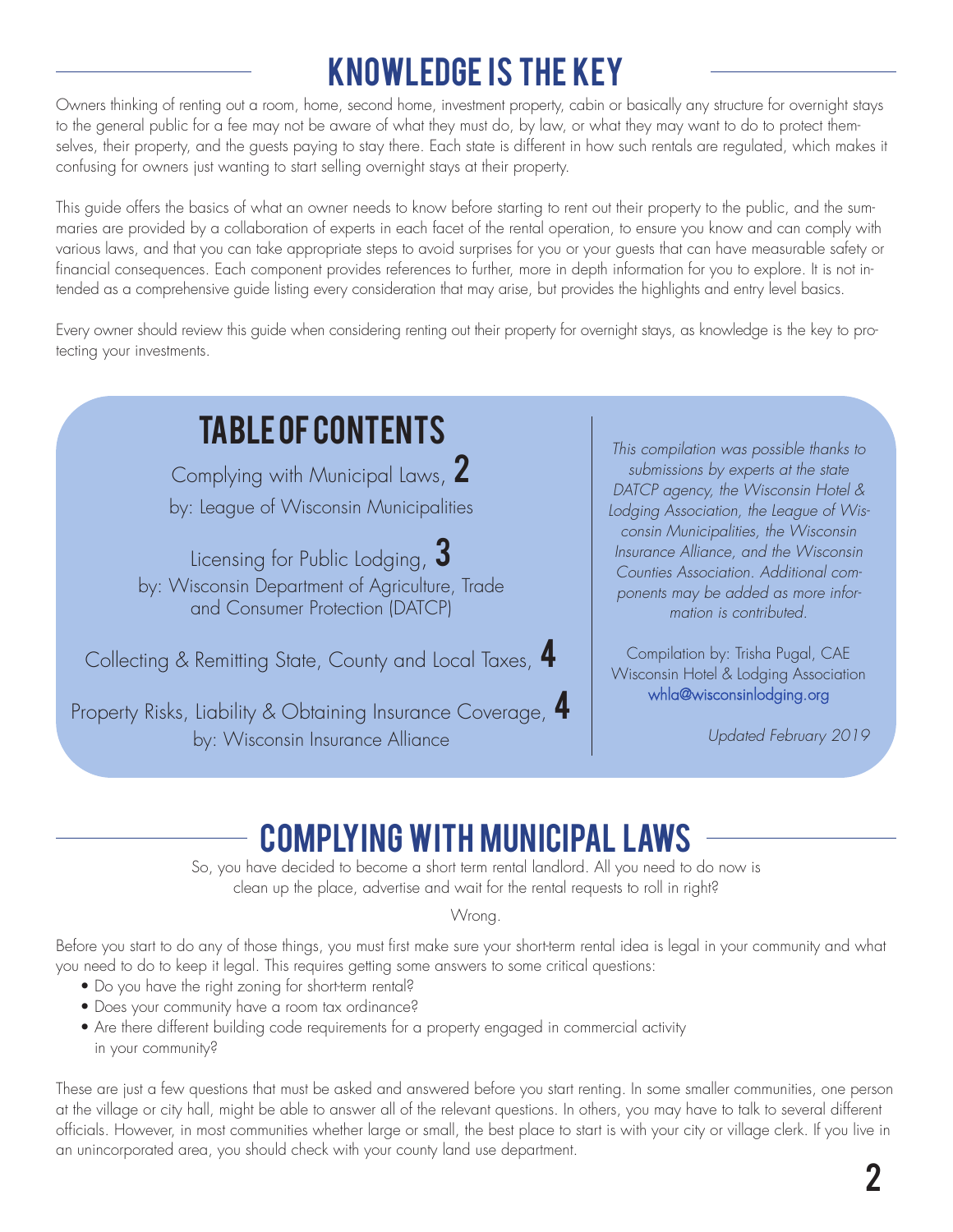### Licensing for public lodging

The Wisconsin Department of Agriculture, Trade and Consumer Protection (DATCP) requires all lodging facilities in Wisconsin to hold a current license.

### **What counts as a lodging facility?**

DATCP has several definitions for types of lodging facilities. They include:

- Hotel A hotel is defined as "a place where sleeping accommodations are offered for pay to transients, in 5 or more rooms, and all related rooms, buildings and areas."
- Motel Means the same as a Hotel except that guest parking is provided on premise as part of the room charge.
- Tourist Rooming House (TRH) A TRH is defined as "all lodging places and tourist cabins and cottages, other than hotels and motels, in which sleeping accommodations are offered for pay to tourists or transients."
- Bed and Breakfast (B&B) A B&B is defined as "any place of lodging that provides 8 or fewer rooms for rent to no more than a total of 20 tourists or other transients for more than 10 nights in a 12 month period, is the owner's personal residence, is occupied by the owner at time of rental, and in which the only meal served to guests is breakfast."

These definitions mention tourists or transients. DATCP has defined a tourist or transient as "a person who travels to a location away from his or her permanent address for a short period of time for vacation, pleasure, recreation, culture, business or employment." Notice that in the definition for tourists or transients a person has to be away from his or her permanent address in order to meet the definition. It does not matter if the tourist or transient is there for the season, the month, a week, a day or less. If it is rented to a tourist or transient, it will require a license.

Lodging facilities come in many forms. Common examples of lodging facilities requiring a DATCP license include: hotels, motels, B&B's, row houses, cabins, cottages, lodges, homes, condos or rental rooms located above a business.

#### **Where do I begin?**

Begin the process by contacting a DATCP licensing specialist. They will walk you through the process and help you determine the best license for your lodging operation. They can provide you with an information packet that will guide you through the licensing process. You can contact them by sending an e-mail to [datcpdfslicensing@wisconsin.gov](mailto:datcpdfslicensing@wisconsin.gov) or by calling 608/224-4923. After you submit a license application, a Sanitarian will be assigned to your business. The Sanitarian is the inspector responsible for approving your lodging license. They assure that the lodging operation meets health and safety requirements.

Once you know who your Sanitarian is, arrange a time to meet with the Sanitarian at your facility. This arranged meeting is called a Pre-Licensing Inspection. During this inspection your Sanitarian will share with you the applicable code requirements that your structure must meet.

Depending on the type of structure, some of the common items of public health concern may include:

| Proper building exits/escapes                                   | Directions of escape                                   | Facility cleanliness                                                                                                      |
|-----------------------------------------------------------------|--------------------------------------------------------|---------------------------------------------------------------------------------------------------------------------------|
| Door locks                                                      | Proper linen and towel handling                        | Size of sleeping rooms                                                                                                    |
| Proper disposal of garbage/solid<br>waste                       | Proper wastewater disposal (black<br>and gray water)   | A recent water test report for private<br>wells (bacteriologically safe)                                                  |
| Fire extinguisher number and place-<br>ment, fire alarm systems | Smoke/carbon monoxide detector<br>number and placement | Ventilation and combustion air for fuel<br>fired appliances like furnaces, boilers,<br>fireplaces, water heaters & dryers |